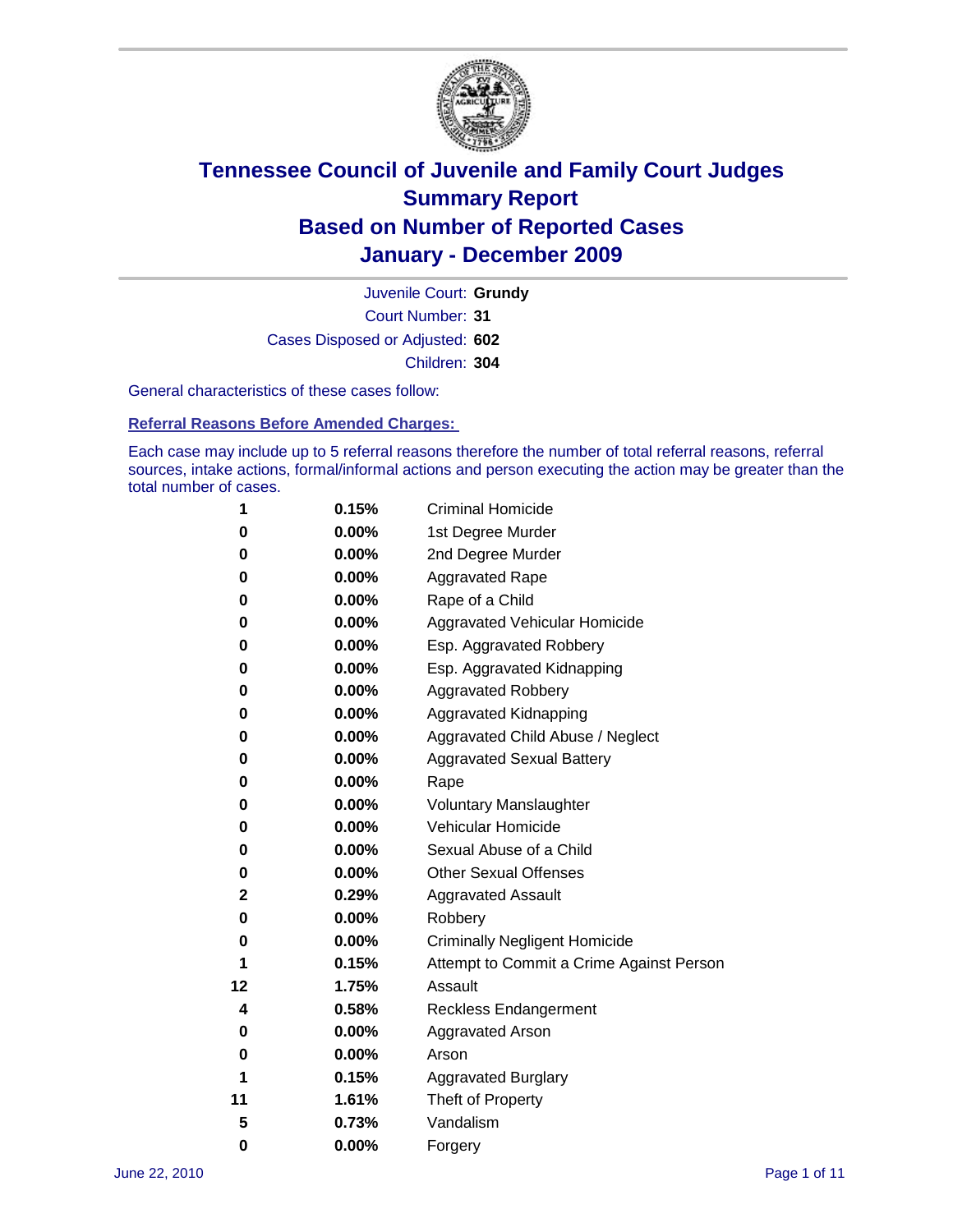

Court Number: **31** Juvenile Court: **Grundy** Cases Disposed or Adjusted: **602** Children: **304**

#### **Referral Reasons Before Amended Charges:**

Each case may include up to 5 referral reasons therefore the number of total referral reasons, referral sources, intake actions, formal/informal actions and person executing the action may be greater than the total number of cases.

| 0  | 0.00% | <b>Worthless Checks</b>                                     |
|----|-------|-------------------------------------------------------------|
| 0  | 0.00% | Illegal Possession / Fraudulent Use of Credit / Debit Cards |
| 2  | 0.29% | <b>Burglary</b>                                             |
| 0  | 0.00% | Unauthorized Use of a Vehicle                               |
| 0  | 0.00% | <b>Cruelty to Animals</b>                                   |
| 1  | 0.15% | Sale of Controlled Substances                               |
| 4  | 0.58% | <b>Other Drug Offenses</b>                                  |
| 6  | 0.88% | <b>Possession of Controlled Substances</b>                  |
| 0  | 0.00% | <b>Criminal Attempt</b>                                     |
| 0  | 0.00% | Carrying Weapons on School Property                         |
| 0  | 0.00% | Unlawful Carrying / Possession of a Weapon                  |
| 2  | 0.29% | <b>Evading Arrest</b>                                       |
| 0  | 0.00% | Escape                                                      |
| 0  | 0.00% | Driving Under Influence (DUI)                               |
| 3  | 0.44% | Possession / Consumption of Alcohol                         |
| 0  | 0.00% | Resisting Stop, Frisk, Halt, Arrest or Search               |
| 0  | 0.00% | <b>Aggravated Criminal Trespass</b>                         |
| 3  | 0.44% | Harassment                                                  |
| 0  | 0.00% | Failure to Appear                                           |
| 0  | 0.00% | Filing a False Police Report                                |
| 0  | 0.00% | Criminal Impersonation                                      |
| 1  | 0.15% | <b>Disorderly Conduct</b>                                   |
| 2  | 0.29% | <b>Criminal Trespass</b>                                    |
| 1  | 0.15% | <b>Public Intoxication</b>                                  |
| 0  | 0.00% | Gambling                                                    |
| 55 | 8.03% | <b>Traffic</b>                                              |
| 0  | 0.00% | <b>Local Ordinances</b>                                     |
| 0  | 0.00% | Violation of Wildlife Regulations                           |
| 1  | 0.15% | Contempt of Court                                           |
| 20 | 2.92% | Violation of Probation                                      |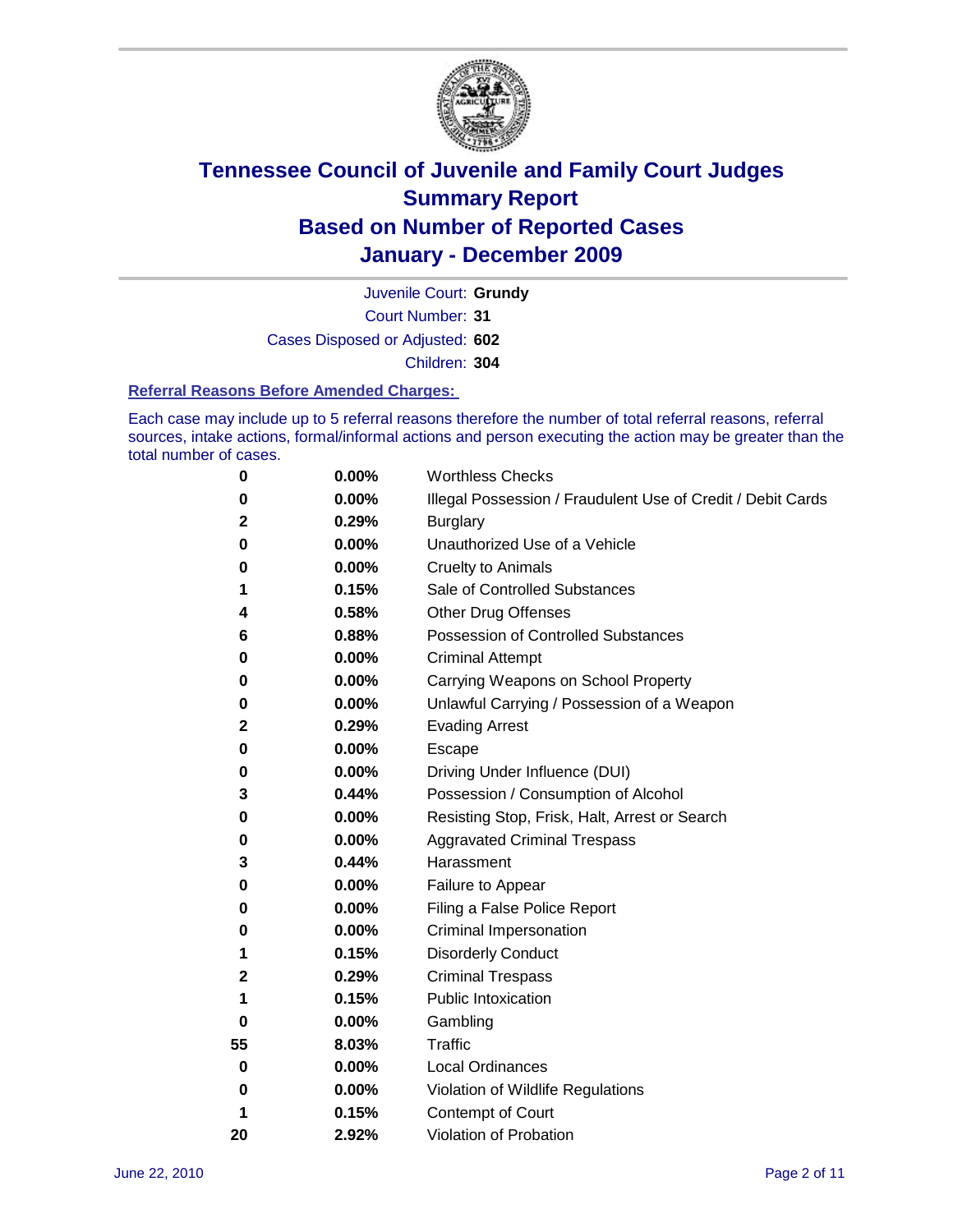

Court Number: **31** Juvenile Court: **Grundy** Cases Disposed or Adjusted: **602** Children: **304**

#### **Referral Reasons Before Amended Charges:**

Each case may include up to 5 referral reasons therefore the number of total referral reasons, referral sources, intake actions, formal/informal actions and person executing the action may be greater than the total number of cases.

| 0                       | 0.00%    | Violation of Aftercare                 |
|-------------------------|----------|----------------------------------------|
| $\overline{\mathbf{2}}$ | 0.29%    | Unruly Behavior                        |
| 97                      | 14.16%   | Truancy                                |
| 4                       | 0.58%    | In-State Runaway                       |
| 0                       | $0.00\%$ | Out-of-State Runaway                   |
| 4                       | 0.58%    | Possession of Tobacco Products         |
| $\bf{0}$                | $0.00\%$ | Violation of a Valid Court Order       |
| 3                       | 0.44%    | <b>Violation of Curfew</b>             |
| $\mathbf 0$             | 0.00%    | <b>Sexually Abused Child</b>           |
| 0                       | 0.00%    | <b>Physically Abused Child</b>         |
| 0                       | 0.00%    | Dependency / Neglect                   |
| 0                       | 0.00%    | <b>Termination of Parental Rights</b>  |
| 0                       | 0.00%    | <b>Violation of Pretrial Diversion</b> |
| 0                       | 0.00%    | Violation of Informal Adjustment       |
| 272                     | 39.71%   | <b>Judicial Review</b>                 |
| 0                       | 0.00%    | <b>Administrative Review</b>           |
| 0                       | $0.00\%$ | <b>Foster Care Review</b>              |
| 110                     | 16.06%   | Custody                                |
| 6                       | 0.88%    | Visitation                             |
| 3                       | 0.44%    | Paternity / Legitimation               |
| 0                       | 0.00%    | <b>Child Support</b>                   |
| 0                       | 0.00%    | <b>Request for Medical Treatment</b>   |
| 0                       | 0.00%    | <b>Consent to Marry</b>                |
| 46                      | 6.72%    | Other                                  |
| 685                     | 100.00%  | <b>Total Referrals</b>                 |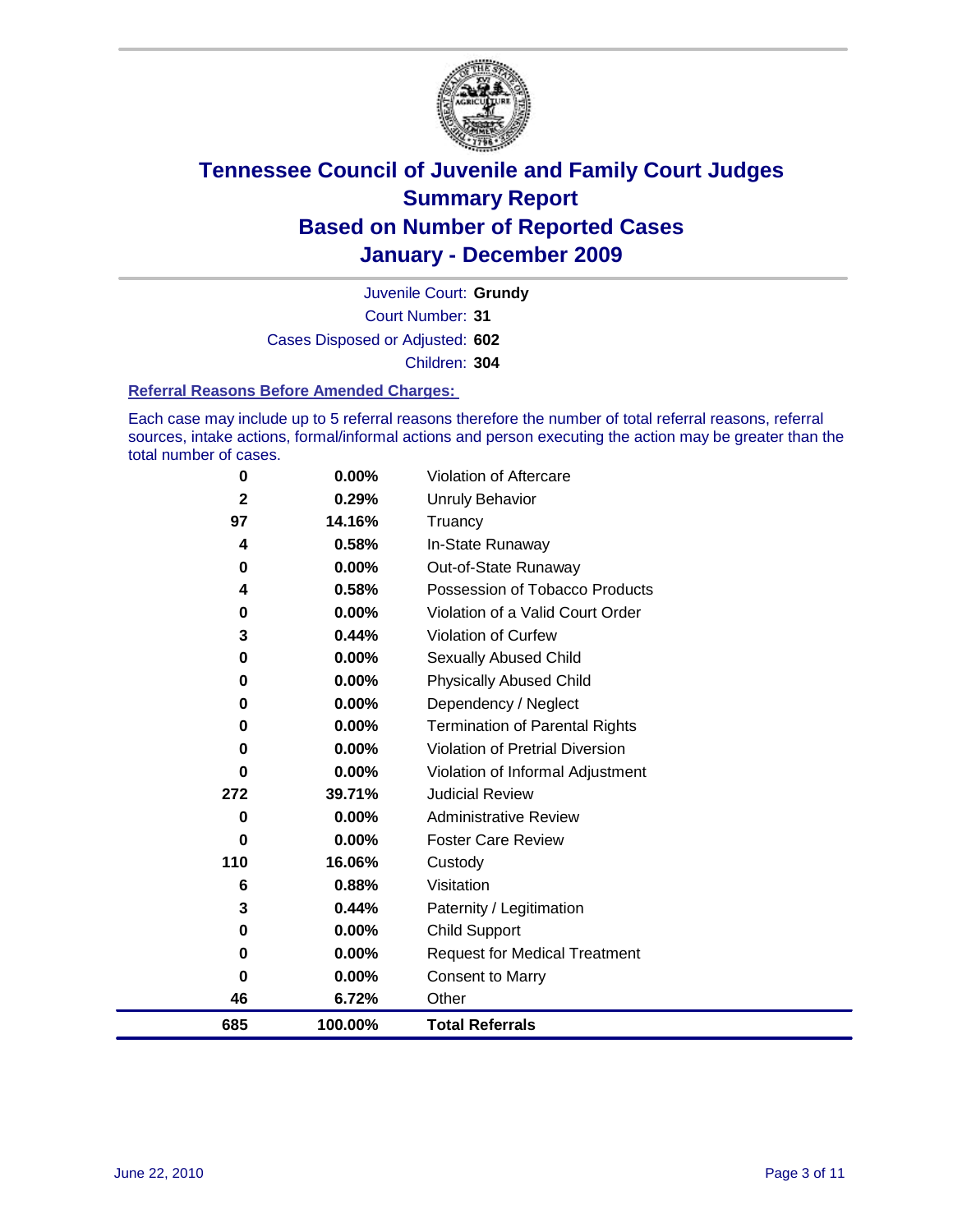

|                            |                                 | Juvenile Court: Grundy            |  |
|----------------------------|---------------------------------|-----------------------------------|--|
|                            |                                 | Court Number: 31                  |  |
|                            | Cases Disposed or Adjusted: 602 |                                   |  |
|                            |                                 | Children: 304                     |  |
| <b>Referral Sources: 1</b> |                                 |                                   |  |
| 118                        | 17.23%                          | Law Enforcement                   |  |
| 66                         | 9.64%                           | Parents                           |  |
| 68                         | 9.93%                           | Relatives                         |  |
| 1                          | 0.15%                           | Self                              |  |
| 95                         | 13.87%                          | School                            |  |
| 0                          | 0.00%                           | <b>CSA</b>                        |  |
| 99                         | 14.45%                          | <b>DCS</b>                        |  |
| 1                          | 0.15%                           | <b>Other State Department</b>     |  |
| 3                          | 0.44%                           | <b>District Attorney's Office</b> |  |
| 210                        | 30.66%                          | <b>Court Staff</b>                |  |
| 0                          | 0.00%                           | Social Agency                     |  |
| 1                          | 0.15%                           | <b>Other Court</b>                |  |
| 1                          | 0.15%                           | Victim                            |  |
| 3                          | 0.44%                           | Child & Parent                    |  |
| 0                          | 0.00%                           | Hospital                          |  |
| 0                          | 0.00%                           | Unknown                           |  |
| 19                         | 2.77%                           | Other                             |  |
| 685                        | 100.00%                         | <b>Total Referral Sources</b>     |  |

### **Age of Child at Referral: 2**

| 0   | 0.00%  | Unknown            |
|-----|--------|--------------------|
|     |        |                    |
| 0   | 0.00%  | Ages 19 and Over   |
| 57  | 18.75% | Ages 17 through 18 |
| 61  | 20.07% | Ages 15 through 16 |
| 23  | 7.57%  | Ages 13 through 14 |
| 21  | 6.91%  | Ages 11 through 12 |
| 142 | 46.71% | Ages 10 and Under  |
|     |        |                    |

<sup>1</sup> If different than number of Referral Reasons (685), verify accuracy of your court's data.

One child could be counted in multiple categories, verify accuracy of your court's data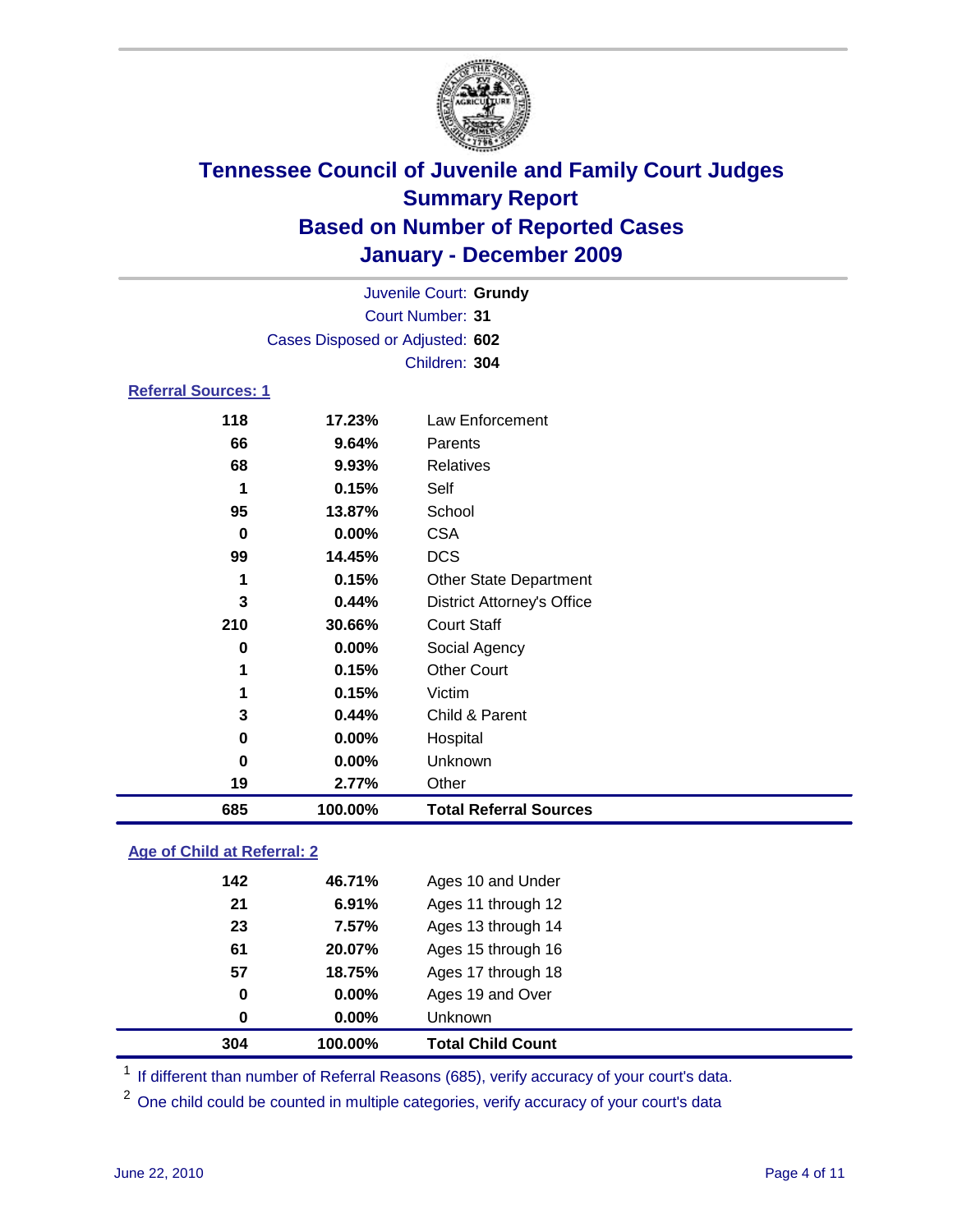

| Juvenile Court: Grundy                  |                                 |                          |  |  |  |
|-----------------------------------------|---------------------------------|--------------------------|--|--|--|
|                                         | <b>Court Number: 31</b>         |                          |  |  |  |
|                                         | Cases Disposed or Adjusted: 602 |                          |  |  |  |
|                                         |                                 | Children: 304            |  |  |  |
| Sex of Child: 1                         |                                 |                          |  |  |  |
| 174                                     | 57.24%                          | Male                     |  |  |  |
| 130                                     | 42.76%                          | Female                   |  |  |  |
| $\mathbf 0$                             | 0.00%                           | Unknown                  |  |  |  |
| 304                                     | 100.00%                         | <b>Total Child Count</b> |  |  |  |
| Race of Child: 1                        |                                 |                          |  |  |  |
| 303                                     | 99.67%                          | White                    |  |  |  |
| 1                                       | 0.33%                           | African American         |  |  |  |
| 0                                       | 0.00%                           | Native American          |  |  |  |
| 0                                       | 0.00%                           | Asian                    |  |  |  |
| 0                                       | 0.00%                           | Mixed                    |  |  |  |
| $\mathbf 0$                             | 0.00%                           | Unknown                  |  |  |  |
| 304                                     | 100.00%                         | <b>Total Child Count</b> |  |  |  |
| <b>Hispanic Origin: 1</b>               |                                 |                          |  |  |  |
| $\mathbf{2}$                            | 0.66%                           | Yes                      |  |  |  |
| 302                                     | 99.34%                          | <b>No</b>                |  |  |  |
| $\mathbf 0$                             | 0.00%                           | Unknown                  |  |  |  |
| 304                                     | 100.00%                         | <b>Total Child Count</b> |  |  |  |
| <b>School Enrollment of Children: 1</b> |                                 |                          |  |  |  |
| 240                                     | 78.95%                          | Yes                      |  |  |  |
| 64                                      | 21.05%                          | No                       |  |  |  |
| $\mathbf 0$                             | 0.00%                           | Unknown                  |  |  |  |
| 304                                     | 100.00%                         | <b>Total Child Count</b> |  |  |  |

One child could be counted in multiple categories, verify accuracy of your court's data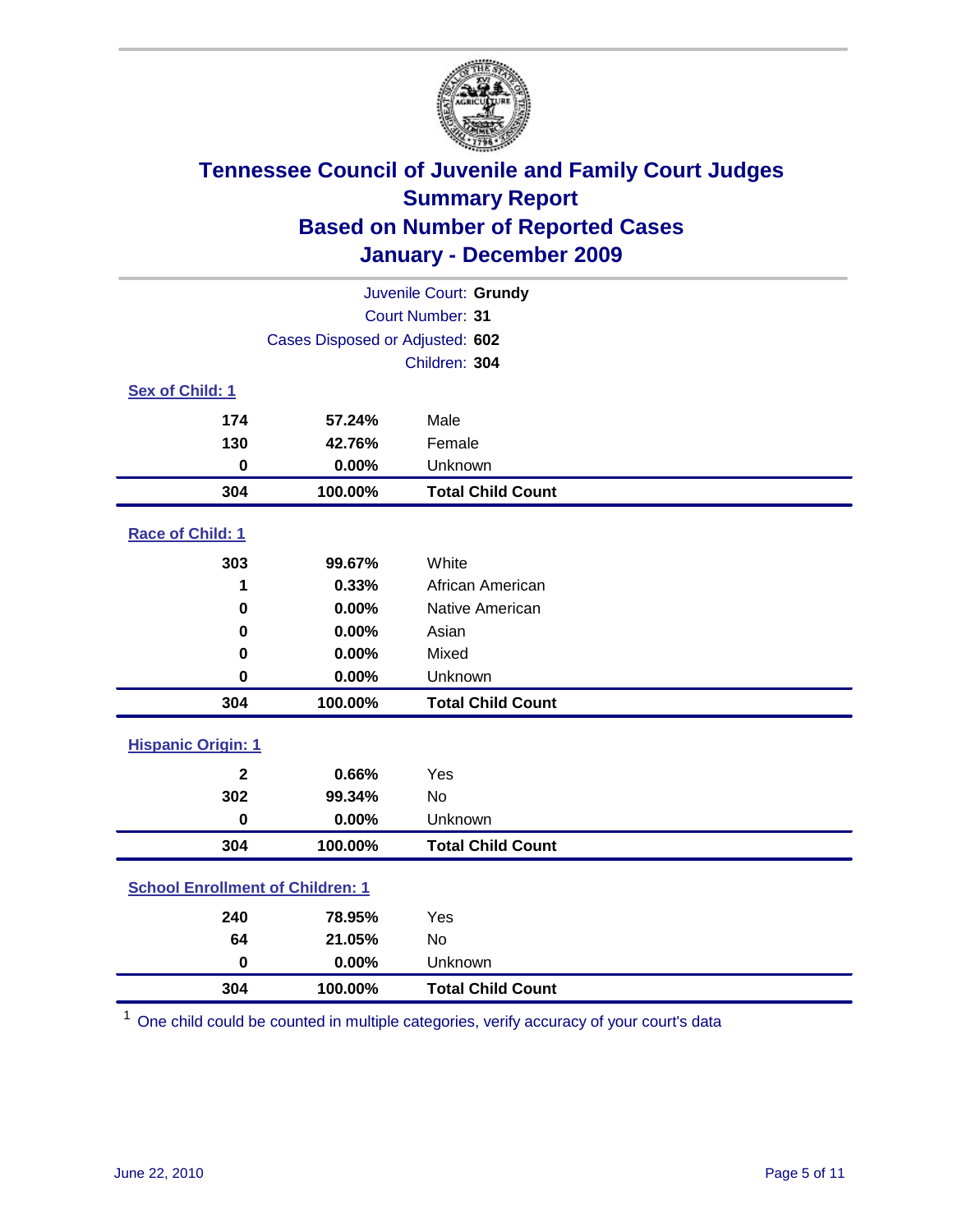

Court Number: **31** Juvenile Court: **Grundy** Cases Disposed or Adjusted: **602** Children: **304**

### **Living Arrangement of Child at Time of Referral: 1**

| 304          | 100.00%  | <b>Total Child Count</b>     |
|--------------|----------|------------------------------|
| 2            | 0.66%    | Other                        |
| 0            | $0.00\%$ | Unknown                      |
| 0            | $0.00\%$ | Independent                  |
| 0            | $0.00\%$ | In an Institution            |
| 0            | $0.00\%$ | In a Residential Center      |
| 1            | 0.33%    | In a Group Home              |
| 7            | 2.30%    | With Foster Family           |
| $\mathbf{2}$ | 0.66%    | With Adoptive Parents        |
| 48           | 15.79%   | <b>With Relatives</b>        |
| 24           | 7.89%    | With Father                  |
| 104          | 34.21%   | With Mother                  |
| 27           | 8.88%    | With Mother and Stepfather   |
| 15           | 4.93%    | With Father and Stepmother   |
| 74           | 24.34%   | With Both Biological Parents |
|              |          |                              |

### **Type of Detention: 2**

| 602 | 100.00%  | <b>Total Detention Count</b> |  |
|-----|----------|------------------------------|--|
| 0   | 0.00%    | Other                        |  |
| 598 | 99.34%   | Does Not Apply               |  |
| 0   | $0.00\%$ | <b>Unknown</b>               |  |
| 0   | $0.00\%$ | <b>Psychiatric Hospital</b>  |  |
| 0   | 0.00%    | Jail - No Separation         |  |
| 0   | $0.00\%$ | Jail - Partial Separation    |  |
| 0   | $0.00\%$ | Jail - Complete Separation   |  |
| 4   | 0.66%    | Juvenile Detention Facility  |  |
| 0   | $0.00\%$ | Non-Secure Placement         |  |
|     |          |                              |  |

<sup>1</sup> One child could be counted in multiple categories, verify accuracy of your court's data

<sup>2</sup> If different than number of Cases (602) verify accuracy of your court's data.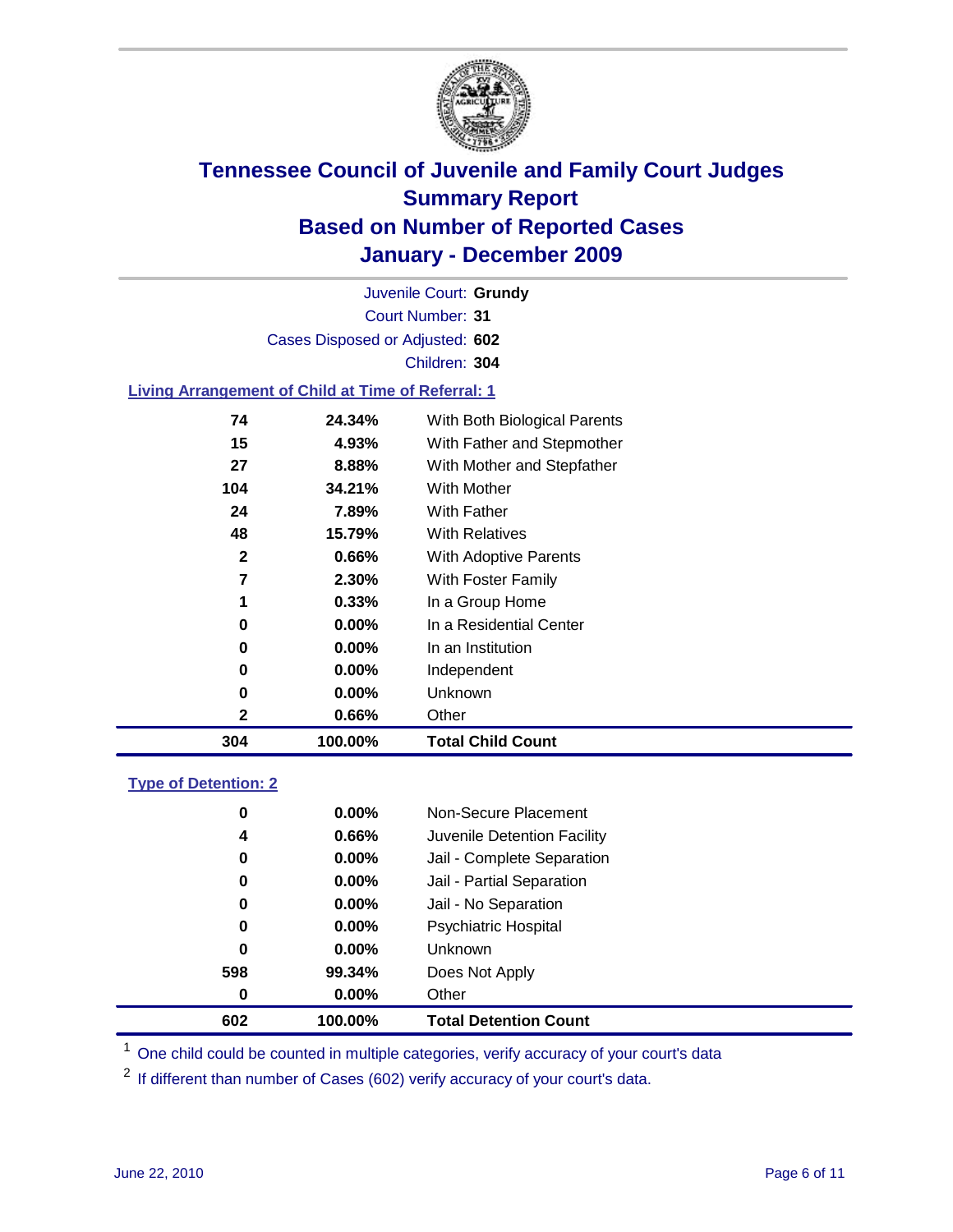

|                                                    | Juvenile Court: Grundy          |                                      |  |  |  |
|----------------------------------------------------|---------------------------------|--------------------------------------|--|--|--|
|                                                    | Court Number: 31                |                                      |  |  |  |
|                                                    | Cases Disposed or Adjusted: 602 |                                      |  |  |  |
|                                                    |                                 | Children: 304                        |  |  |  |
| <b>Placement After Secure Detention Hearing: 1</b> |                                 |                                      |  |  |  |
| $\mathbf{2}$                                       | 0.33%                           | Returned to Prior Living Arrangement |  |  |  |
| $\mathbf{2}$                                       | 0.33%                           | Juvenile Detention Facility          |  |  |  |
| $\bf{0}$                                           | 0.00%                           | Jail                                 |  |  |  |
| $\bf{0}$                                           | 0.00%                           | Shelter / Group Home                 |  |  |  |
| 0                                                  | 0.00%                           | <b>Foster Family Home</b>            |  |  |  |
| $\bf{0}$                                           | 0.00%                           | Psychiatric Hospital                 |  |  |  |
|                                                    | 0.17%                           | Unknown                              |  |  |  |
| 597                                                | 99.17%                          | Does Not Apply                       |  |  |  |
| $\pmb{0}$                                          | 0.00%                           | Other                                |  |  |  |
| 602                                                | 100.00%                         | <b>Total Placement Count</b>         |  |  |  |
|                                                    |                                 |                                      |  |  |  |
| <b>Intake Actions: 2</b>                           |                                 |                                      |  |  |  |
| 327                                                | 47.74%                          | <b>Petition Filed</b>                |  |  |  |
| 21                                                 | 3.07%                           | <b>Motion Filed</b>                  |  |  |  |
| 53                                                 | 7.74%                           | <b>Citation Processed</b>            |  |  |  |
| 1                                                  | 0.15%                           | Notification of Paternity Processed  |  |  |  |
| 273                                                | 39.85%                          | Scheduling of Judicial Review        |  |  |  |
| 0                                                  | 0.00%                           | Scheduling of Administrative Review  |  |  |  |
| 0                                                  | 0.00%                           | Scheduling of Foster Care Review     |  |  |  |
| $\bf{0}$                                           | 0.00%                           | Unknown                              |  |  |  |
| $\bf{0}$                                           | 0.00%                           | Does Not Apply                       |  |  |  |
| 10                                                 | 1.46%                           | Other                                |  |  |  |
| 685                                                | 100.00%                         | <b>Total Intake Count</b>            |  |  |  |

<sup>1</sup> If different than number of Cases (602) verify accuracy of your court's data.

<sup>2</sup> If different than number of Referral Reasons (685), verify accuracy of your court's data.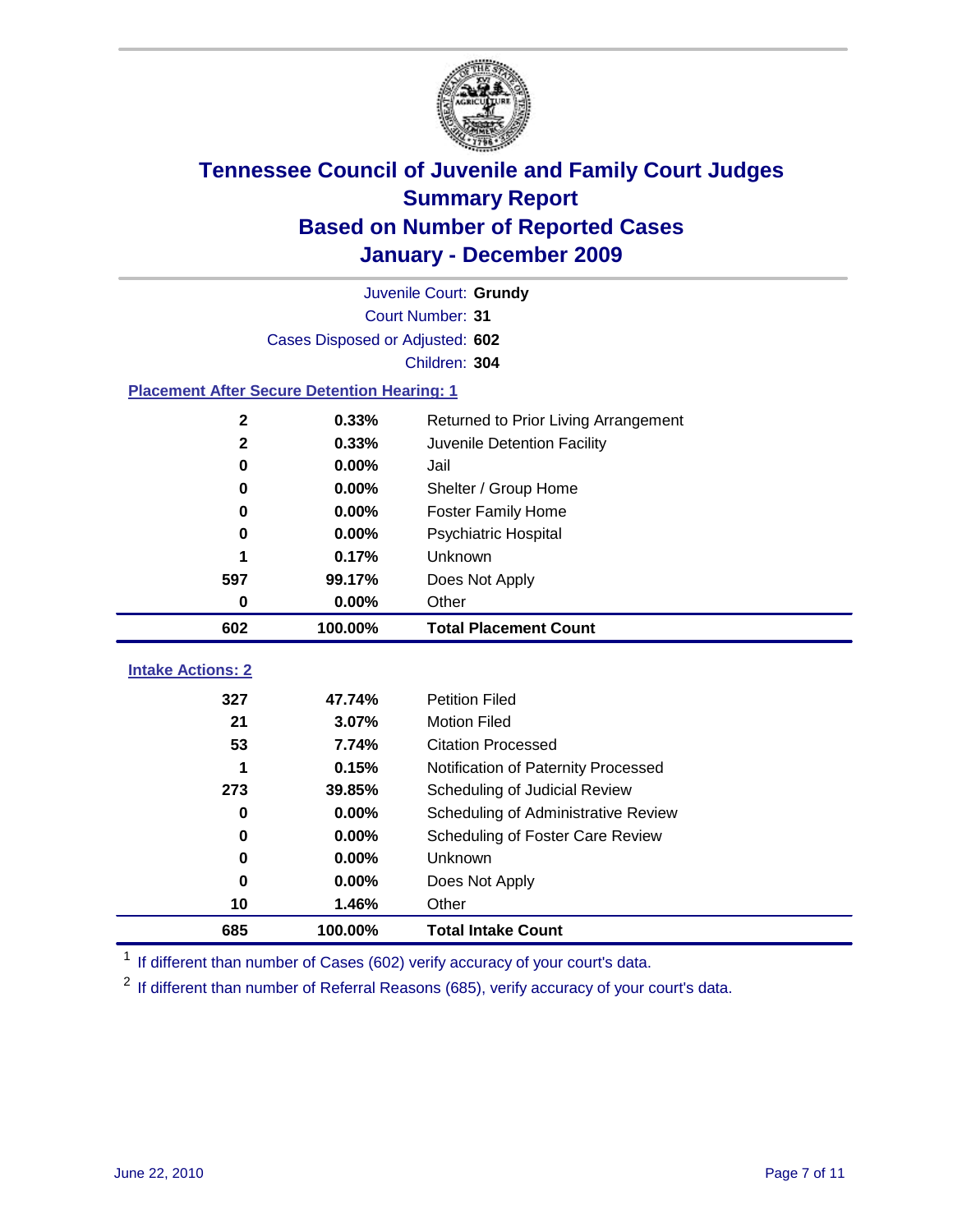

Court Number: **31** Juvenile Court: **Grundy** Cases Disposed or Adjusted: **602** Children: **304**

### **Last Grade Completed by Child: 1**

| 62                                      | 20.39%  | Too Young for School     |  |
|-----------------------------------------|---------|--------------------------|--|
| 11                                      | 3.62%   | Preschool                |  |
| 28                                      | 9.21%   | Kindergarten             |  |
| 14                                      | 4.61%   | 1st Grade                |  |
| 12                                      | 3.95%   | 2nd Grade                |  |
| 10                                      | 3.29%   | 3rd Grade                |  |
| 12                                      | 3.95%   | 4th Grade                |  |
| 9                                       | 2.96%   | 5th Grade                |  |
| 13                                      | 4.28%   | 6th Grade                |  |
| $\mathbf 3$                             | 0.99%   | 7th Grade                |  |
| 25                                      | 8.22%   | 8th Grade                |  |
| 34                                      | 11.18%  | 9th Grade                |  |
| 31                                      | 10.20%  | 10th Grade               |  |
| 28                                      | 9.21%   | 11th Grade               |  |
| 10                                      | 3.29%   | 12th Grade               |  |
| 0                                       | 0.00%   | Non-Graded Special Ed    |  |
| $\mathbf{2}$                            | 0.66%   | <b>GED</b>               |  |
| $\mathbf 0$                             | 0.00%   | Graduated                |  |
| $\mathbf 0$                             | 0.00%   | Never Attended School    |  |
| 0                                       | 0.00%   | Unknown                  |  |
| 0                                       | 0.00%   | Other                    |  |
| 304                                     | 100.00% | <b>Total Child Count</b> |  |
| <b>Enrolled in Special Education: 1</b> |         |                          |  |

| 304 | 100.00%  | <b>Total Child Count</b> |  |
|-----|----------|--------------------------|--|
| 0   | $0.00\%$ | <b>Unknown</b>           |  |
| 252 | 82.89%   | No.                      |  |
| 52  | 17.11%   | Yes                      |  |
|     |          |                          |  |

One child could be counted in multiple categories, verify accuracy of your court's data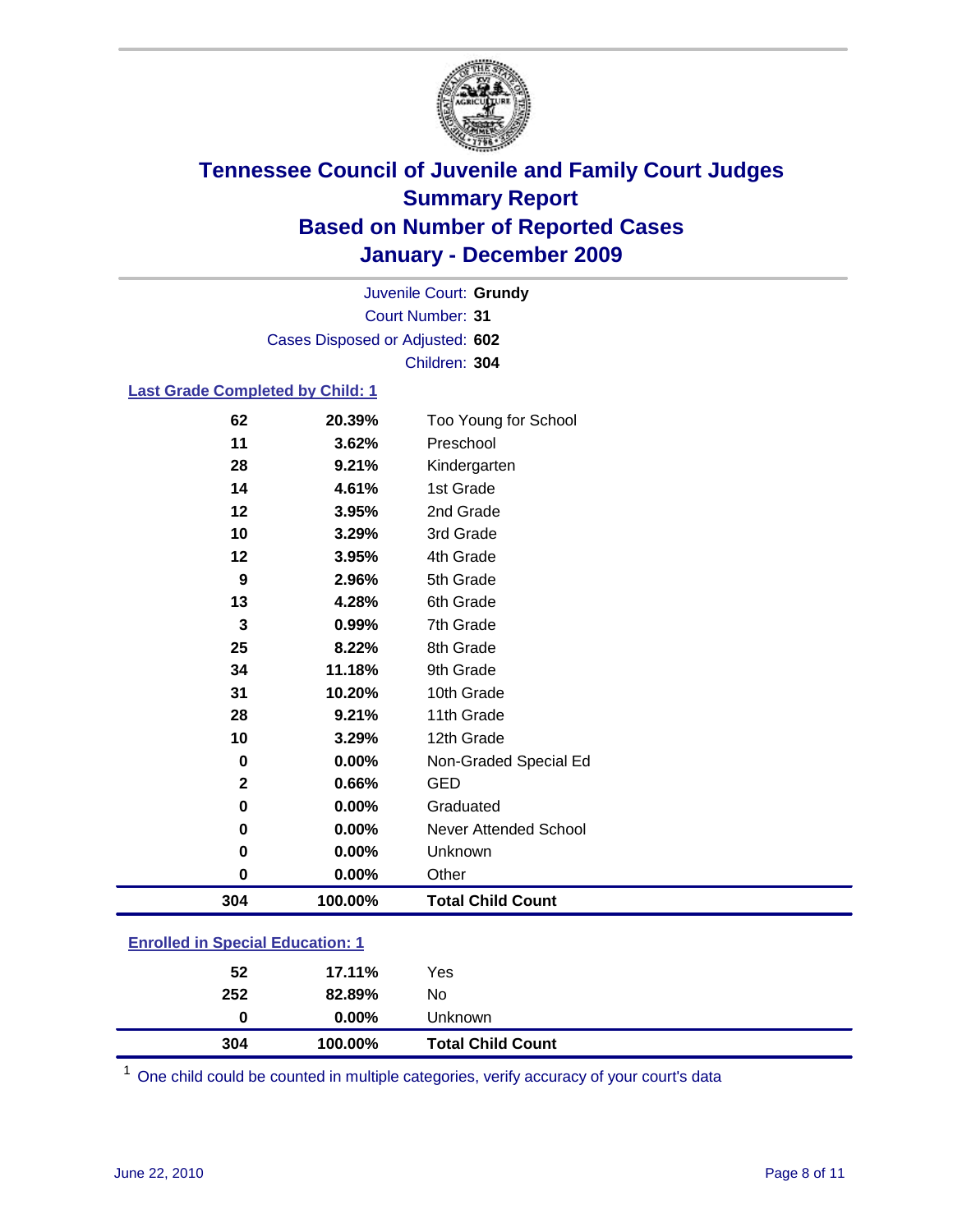

| Juvenile Court: Grundy       |                                 |                           |  |  |
|------------------------------|---------------------------------|---------------------------|--|--|
|                              | Court Number: 31                |                           |  |  |
|                              | Cases Disposed or Adjusted: 602 |                           |  |  |
|                              | Children: 304                   |                           |  |  |
| <b>Action Executed By: 1</b> |                                 |                           |  |  |
| 685                          | 100.00%                         | Judge                     |  |  |
| 0                            | 0.00%                           | Referee                   |  |  |
| 0                            | $0.00\%$                        | <b>YSO</b>                |  |  |
| 0                            | $0.00\%$                        | Other                     |  |  |
| 0                            | 0.00%                           | Unknown                   |  |  |
| 685                          | 100.00%                         | <b>Total Action Count</b> |  |  |

### **Formal / Informal Actions: 1**

|     | 0.15%    | <b>Dismissed</b>                                 |
|-----|----------|--------------------------------------------------|
| 0   | $0.00\%$ | Retired / Nolle Prosequi                         |
| 8   | 1.17%    | <b>Complaint Substantiated Delinquent</b>        |
| 84  | 12.26%   | <b>Complaint Substantiated Status Offender</b>   |
| 0   | $0.00\%$ | <b>Complaint Substantiated Dependent/Neglect</b> |
| 0   | 0.00%    | <b>Complaint Substantiated Abused</b>            |
| 0   | $0.00\%$ | <b>Complaint Substantiated Mentally III</b>      |
| 95  | 13.87%   | Informal Adjustment                              |
| 0   | $0.00\%$ | <b>Pretrial Diversion</b>                        |
| 0   | $0.00\%$ | <b>Transfer to Adult Court Hearing</b>           |
| 0   | $0.00\%$ | Charges Cleared by Transfer to Adult Court       |
| 497 | 72.55%   | Special Proceeding                               |
| 0   | 0.00%    | <b>Review Concluded</b>                          |
| 0   | $0.00\%$ | Case Held Open                                   |
| 0   | $0.00\%$ | Other                                            |
| 0   | $0.00\%$ | <b>Unknown</b>                                   |
| 685 | 100.00%  | <b>Total Action Count</b>                        |

<sup>1</sup> If different than number of Referral Reasons (685), verify accuracy of your court's data.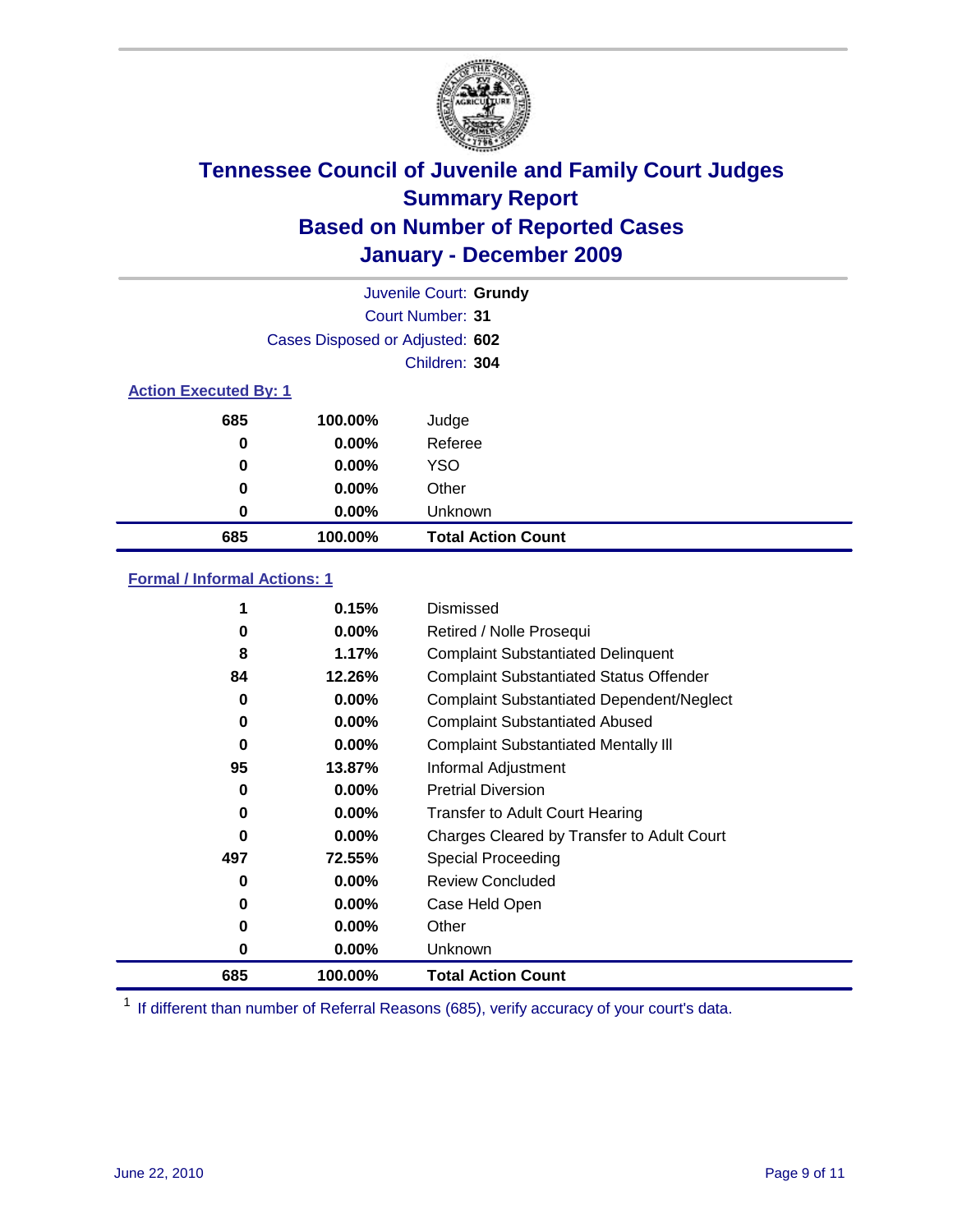

|                       |                                 | Juvenile Court: Grundy                                |
|-----------------------|---------------------------------|-------------------------------------------------------|
|                       |                                 | <b>Court Number: 31</b>                               |
|                       | Cases Disposed or Adjusted: 602 |                                                       |
|                       |                                 | Children: 304                                         |
| <b>Case Outcomes:</b> |                                 | There can be multiple outcomes for one child or case. |
| 46                    | 3.14%                           | <b>Case Dismissed</b>                                 |
| 0                     | 0.00%                           | Case Retired or Nolle Prosequi                        |
| 416                   | 28.43%                          | Warned / Counseled                                    |
| 290                   | 19.82%                          | <b>Held Open For Review</b>                           |
| 30                    | 2.05%                           | Supervision / Probation to Juvenile Court             |
| 0                     | 0.00%                           | <b>Probation to Parents</b>                           |
| 17                    | 1.16%                           | Referral to Another Entity for Supervision / Service  |
| 17                    | 1.16%                           | Referred for Mental Health Counseling                 |
| 16                    | 1.09%                           | Referred for Alcohol and Drug Counseling              |
| 0                     | 0.00%                           | <b>Referred to Alternative School</b>                 |
| 0                     | 0.00%                           | Referred to Private Child Agency                      |
| 9                     | 0.62%                           | Referred to Defensive Driving School                  |
| 0                     | 0.00%                           | Referred to Alcohol Safety School                     |
| 10                    | 0.68%                           | Referred to Juvenile Court Education-Based Program    |
| 2                     | 0.14%                           | Driver's License Held Informally                      |
| 0                     | 0.00%                           | <b>Voluntary Placement with DMHMR</b>                 |
| 0                     | 0.00%                           | <b>Private Mental Health Placement</b>                |
| 0                     | 0.00%                           | <b>Private MR Placement</b>                           |
| 0                     | 0.00%                           | Placement with City/County Agency/Facility            |
| 0                     | 0.00%                           | Placement with Relative / Other Individual            |
| 18                    | 1.23%                           | Fine                                                  |
| 4                     | 0.27%                           | <b>Public Service</b>                                 |
| 18                    | 1.23%                           | Restitution                                           |
| 0                     | 0.00%                           | <b>Runaway Returned</b>                               |
| 7                     | 0.48%                           | No Contact Order                                      |
| 0                     | 0.00%                           | Injunction Other than No Contact Order                |
| 0                     | 0.00%                           | <b>House Arrest</b>                                   |
| 0                     | 0.00%                           | <b>Court Defined Curfew</b>                           |
| 0                     | 0.00%                           | Dismissed from Informal Adjustment                    |
| 0                     | 0.00%                           | <b>Dismissed from Pretrial Diversion</b>              |
| 2                     | 0.14%                           | Released from Probation                               |
| 0                     | 0.00%                           | <b>Transferred to Adult Court</b>                     |
| 0                     | $0.00\%$                        | <b>DMHMR Involuntary Commitment</b>                   |